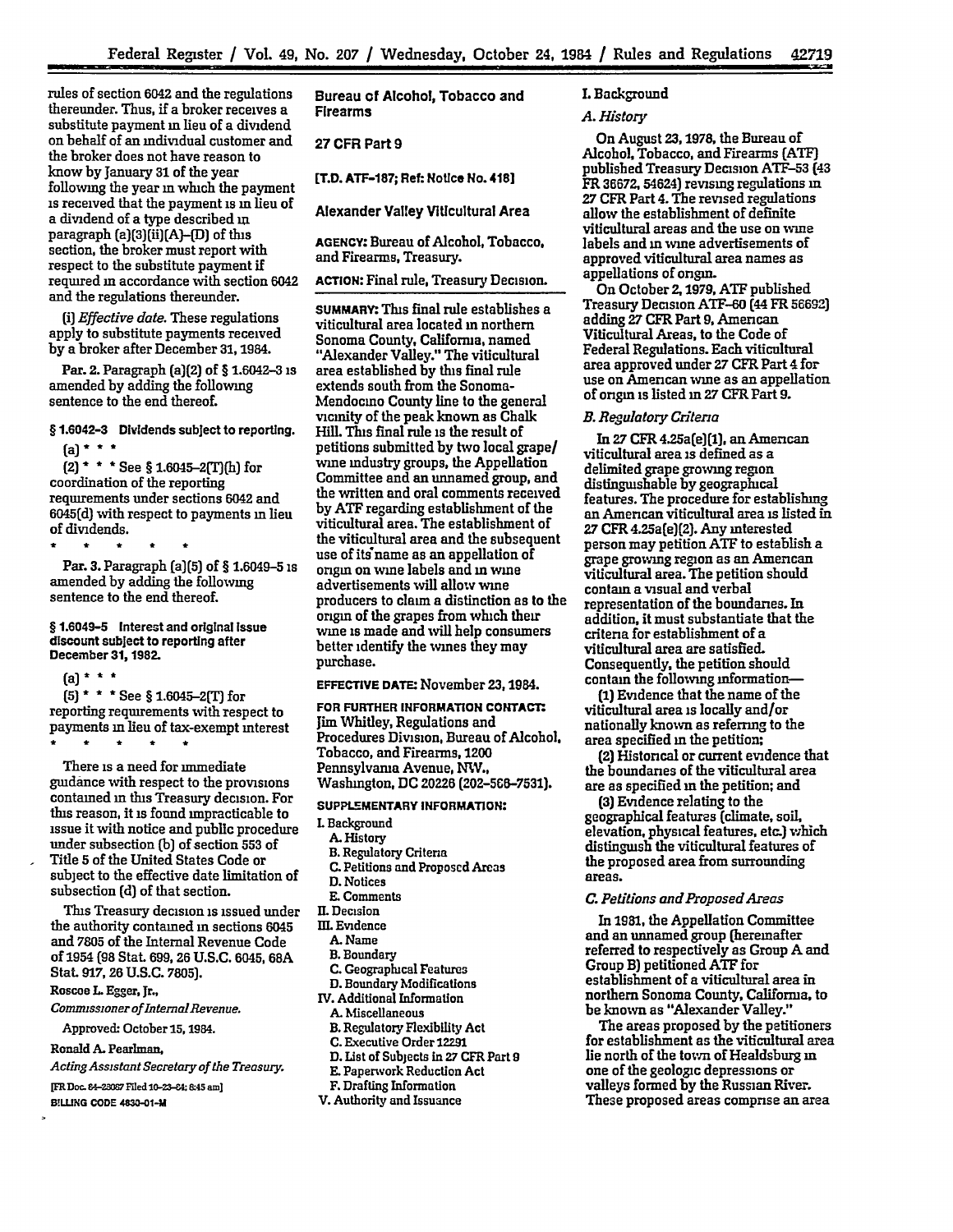extending south from the Sonoma-Mendocino County line to the vicinity ofthe peak known as Chalk Hill. The - proposals of Group **A** and Group B represent, respectively, the viewpoints of grape and wine industry members in the southern andnorthern portions of this area concerning establishment of an Alexander Valley viticultural area.

Group **A** proposed an area extending northwest from thepeak known as Chalk Hill to just south of the town of Asti. Approximately 11,000 of the **35,000** acres encompassed by this proposal are used for viticulture. Group B proposed an area encompassing the area proposed **by** Group **A** and an adjoining area extending northward to the Sonoma-Mendocmo County line. Approximately **1;700** of the additional 31,000 acres encompassed **by** this proposal are used-for viticulture.

#### *D. Notices*

In response to the petitions, **ATF** published Notice No. 418 **[47** FR **36221)** on August **19,** 1982, proposing establishment of an Alexander Valley viticultural area. The notice detailed the proposals of the petitioners and requested romments. ATFreceived seven comments in response to the notice. In consideration of the comments received, **ATF** deternined that the public interest would best be served **by** holding a public hearing on the matter. Pursuant to Notice No. 444 (47 FR 57974), published.on December 29,1982, **ATF** held a-hearng on January **24,1983,** in Santa:Rosa, California, concerning establishment of the viticultural area. **ATF** heard oral comments from 29 persons and received 43 written comments during the post-hearing ,comment period.

# *E. Comments*

**ATF** received no information from any source indicating opposition to the establishment of the viticultural area. However, numerous commenters expressed strong views of support or opposition concerning the boundaries proposed for the viticultural area. Moreover, several commenters submitted substantive evidentiary information pertaining to the name, boundaries, and geographical features of the proposed areas. In addition, three commenters in two separate proposals petitioned for the inclusion within the viticultural area of an additional two areas.

# II. Decision

After extensive consideration of the evidence and comments presented regarding establishment of an Alexander Valley viticultural area, **ATF** finds that the general area encompassed within the boundaries proposed **by** Group B merits establishment as the Alexander Valley viticultural area.

Although we recognize there is evidence which would support both groups of petitioners in this matter, **ATF** finds that the greater weight of-evidence supports the Group'B proposal. **ATF** finds that the general area encompassed within the boundaries proposed **by** Group B is locally and nationally referred to as Alexander Valley. In our view, Group B adequately demonstrated that their proposed area reflects the<br>current definition of Alexander Valley. Further, the evidence clearly established. that the geographical features which distinguish the viticultural features.in the Group A area and the additional area proposed by Group B are virtually analogous. While there are differences, ATF finds there is insufficient evidence to indicate that flese differences distinguish the proposed areas.from one another. **In** addition, **ATF** finds that **the** GroupB area possesses viticultural 'features different from the remaining surrounding areas wich are distinguished **by** geographical features.

Based on the information currently at our disposal, ATF finds that the definition **of** a viticultural area contained in **27** CFR 4.25a (e)(1) and the criteria listedm **27** CFR 4.25a (e)(2) -for establishment of viticultural areas are satisfied by the Group B-proposal. Accordingly, the general area proposed **by** Group B is established **by** this final rule as the Alexander Valley viticultural area.

The viticultural area established **by** tins final rule generally corresponds to -the area proposed **by** Group B. However, their proposed boundaries are modified to exclude several mountainous areas **and** to include an area proposed **by** a commenter. The specific boundaries recognized for the viticultural area may be found at **27** CFR **9.53.**

# **Il.** Evidence

The following summarizes the evidence on which this final rule is based. As applicable, the petitions, comments, and public hearing transcript and exhibits are cross referenced. This is indicated **by** parenthetical notations such as **(Tr. pg.** \*\*\*), **(Hearmg ex. \*\*\*)**, etc.

# *A. Name*

Both groups of petitioners submitted evidence which clearly established that there exists an area in northern Sonoma County, California, with a substantial viticultural industry, known both historically and currently as the Alexander Valley. (Tr. pgs. 21-22, 114.)

The only dispute regarding the name Alexander Valley concerns the specific boundaries of the viticultural area known **by** that name. Accordingjy, **ATF** finds, based on the evidence, that both groups of petitioners satisfied the criteria of **27** CFR 4.25a(e)(2)(i) concerning the name of the viticultural area.

## *B. Boundary*

Group **A** maintains that their proposed area reflects the definition of Alexander Valley as it has existed for nearly 100 years and as recognized locally and nationally. They further contend that the additional area encompassed under the Group B proposal is not within the boundaries of the area historically and currently recognized as Alexander Valley. (Comment 7-Ltrs. dtd. **9/21/82,** Tr. **pgs.** :14-15.)

In support of tis claim, Group **<sup>A</sup>** submitted a report prepared for them by Mr. William F Heintz, a wine historian, which discusses the geographic xelationship of Cloverdale, the largest town in the additional area proposed **by** Group B, to the Alexander Valley. (Comment **7.)** In addition, Mr. Heintz commented at the hearing in support of the Group **A** proposal. (Tr. **pgs. 20-37,)**

Through excerpts from late 10th **and** early 20th century publications and documents, the report established two primary sets of historical boundaries for the Alexander Valley. (Report **pgs. 1-13.)** In the early 19th century, the valley was defined-as the lands on the east side of the Russian River-extending from the northeastern boundary of the Sotoyomo land grant to the immediate vicinity of the present day Chalk Hill Road, or the holdings of Cyrus Alexander. **By** the turn of the century, the boundaries had expanded northward to the vicinity of the town of Geyserville and westward across the Russian River. (Tr. pgs. 22, 24.) **Mr.** Heintz contends there has not been much change in the boundaries of the Alexander Valley since then. (Tr. **pg.** 30.) The report then effectively established that neither Cloverdale residents, nor Italian Swiss Colony, the largest winery in the additional area proposed **by** Group B, refer to themselves as being in the Alexander Valley. (Report pgs. 13-74.) Mr. Heintz contends this demonstrates that the general public concept of Alexander Valley does not include the additional area proposed by Group B. **(Tr. pgs. 15- 17.)** In the report and.m his hearing comments, Mr. Heintz concluded that the original public concept of Alexander Valley expanded over the years to include the area around Geyserville.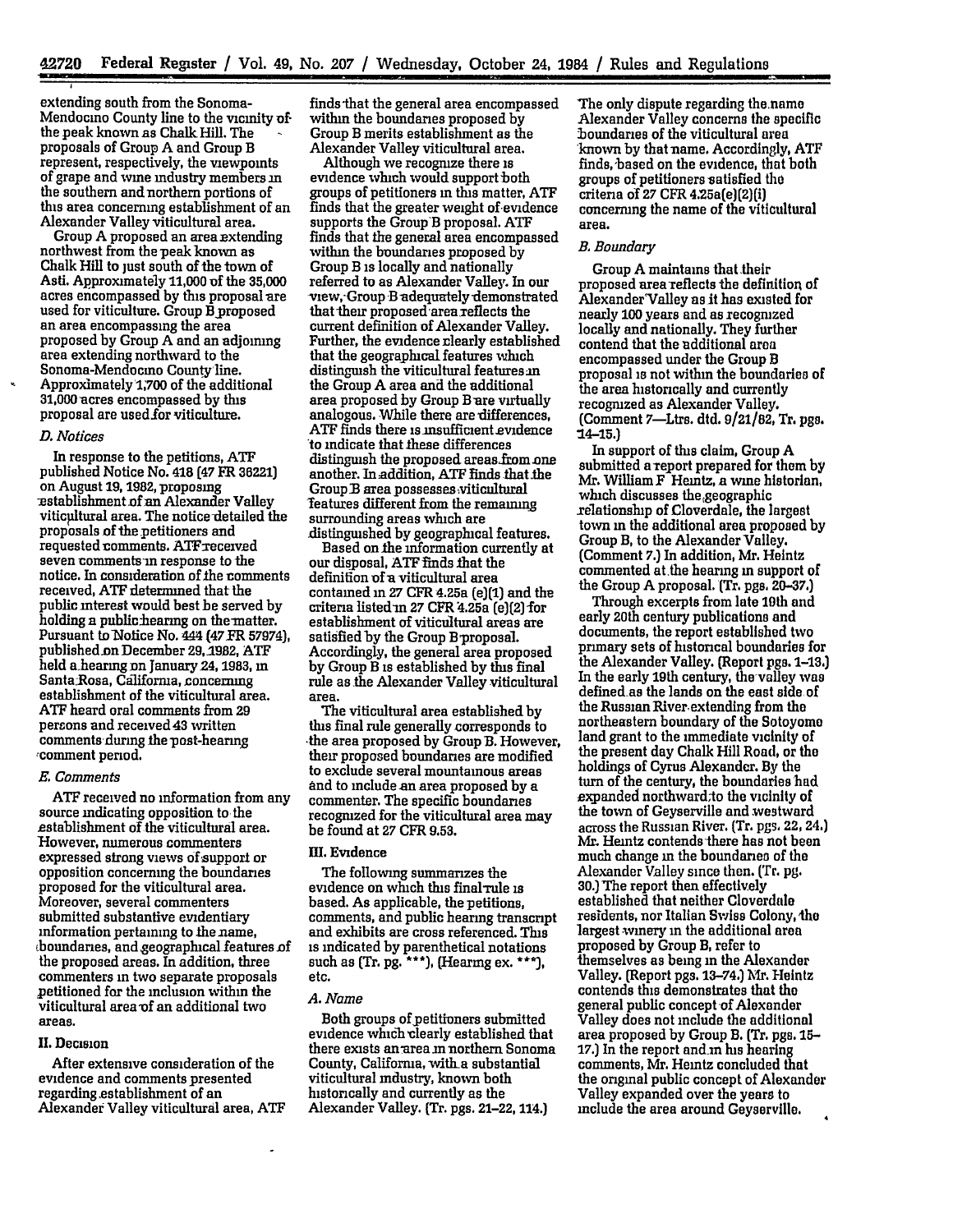However, he further concluded it never extended as far north as the area proposed **by** Group B. (Report **pg. 77, Tr.** pgs. **15, 21-26.)**

 $\ddot{\phantom{1}}$ 

In 1973, Simi Winery, then under the ownership of Mr. Russell Green, received **ATF** approval to use Alexander Valley as an appellation of origin on its labels. In connection with this approval, the "distinct designated grape and wine area" of Alexander Valley was defined and depicted as extending northward past Geyserville to the vicinity of the town of Chianti. (Group **A** petition, Schedule **C.)**

Group **A** maintains that these boundaries more accurately depicted the umque climatic and geographical features of the Alexander Valley growing region than did the holdings of Cyrus Alexander. In their view, these boundaries have become the accepted definition of the appellation. (Group **<sup>A</sup>** petition **pg. 6.)** They presented evidence that this definition is generally followed when the appellation "Alexander Valley" is used **by** vineyards and wineries. (Group **A** petition Schedule **A, Tr.** pgs. 42,82-84.) They also maintain that wine enthusiasts, locally and nationally, currently recognize the "Alexander Valley" appellation as referring to the area encompassed by these boundaries. Many commenters also stated that they believe the area proposed by Group A reflects the maintain that the area is recognized by many local, state, and federal agencies, and identified **in** local real estate advertisements of Alexander Valley.

Group **A** acknowledges that the **1973** boundaries have been expanded somewhat northward to encompass certain geographical features seen as defining a valley. (Group **A** petition **pg. 10,** *Tr.* **pg.** 42.) In addition, they acknowledge some may argue that the northwestern boundary they have proposed shoud be placed at Geyserville since this would define what some see as being the valley and is more consistent with the holdings of Cyrus Alexander. (Group **A** petition **pg. 10.)** However, they maintain their proposed boundaries are similar to those set forth **in 1973** and define the area currently recognized **by** the public as Alexander Valley.

Group **A** also presented evidence of a proprietary interest **in** the name "Alexander Valley." They base this claim on the fact that they were the first to use the name "Alexander Valley" as an appellation of origin and that through the time, money, and effort they have the time, money, and effort they have<br>expended the name has become associated with premiun quality wines from their proposed area. (Tr. pgs. **17, 98,**

129.) In addition, they presented several economic reasons for not including the additional area proposed **by** Group B within the boundaries of the viticultural area. (Post-hearing comment **13.)** However, since such arguments are not relevant to the criteria for establishment of viticultural areas, **ATF** did not take into consideration the evidence submitted on these points.

Group B maintains their proposed area accurately reflects the current concept of Alexander Valley. They do not dispute the fact that early concepts of Alexander Valley did not include the additional area encompassed under their proposal. (Post-hearing comment 11.) They maintain, however, that the concept of Alexander Valley began to change around the turn of the century. It is their contention that the area **running** southeast of Healdsburg to north of Cloverdale near the town of Preston began to be recognized as a single geographical unit, i.e., a valley, and identified **in** maps and documents as "Alexander Valley." (Tr. **pg.** 114.) However, they acknowledge that since no local need existed for an area-wide designation the local residents continued to refer to areas within the valley **by** names such as Soda **Rock,** jimtown, Geyserville, Asti, Cloverdale, etc. (Tr. **pg.** 114.)

In support of this contention, Group B submitted excerpts from an article entitled "Alexander Valley-A Productive District, Tributary to Healdsburg" that appeared in the Healdsburg Enterprise, a local newspaper, on October 24,1891, which described the valley as being about 20 miles long. (Post-hearing comment **11.)** They observe that a distance of 20 miles from the southern limit of Alexander extends beyond Cloverdale and includes the additional area they have proposed. Further, they note that Group **A** quotes from the same article **in** its petition and states the valley is 20 miles long. (Group A petition **pg. 5.)** Moreover, they note that the United States Geological Survey **(U.S.G.S.) 7.5** minute topographic maps include the additional area within the Alexander Valley. They also submitted maps from several other sources which depict and identify their proposed area as Alexander Valley, e.g., United States Soil Conservation Service **(U.S.S.C.S.)** soil survey maps and a (Hearing ex. 11, Post-hearing comments **5, 27.)** In addition, they presented excerpts and exhibits from several private and Governmental studies which use the term Alexander Valley to

describe the entire valley. (Post-hearing comments **9,11.)**

Furthermore, several commenters stated that grapes grown **in** the additional area proposed **by** Group B have been used to produces wines labeled with an "Alexander Valley" appellation. Dr. William Crowley, a geographer, stated in his post-hearing comment that "(w]ines made **by** Mirassou from Harold Smith's vineyard have been labeled "Alexander Valley." [Post-hearing comment 11.] Mr. Eugene Rege, a grower **in** the additional area proposed **by** Group **B,** implied in is post-heanng comment that grapes from his vineyard have been used in "Alexander Valley" wines. [Post-hearng comment **29.)** In addition, the Operations Manager of Simi Winery, Mr. Jack **Loffmark,** a proponent of the Group **A** proposal, stated at the hearing that over the last ten years 40 tons of grapes grown in the additional area proposed by Group B have been used **by** Sini Winery in wines bearing the "Alexander Valley" appellation of origin. **(Tr. pg.** 44.) It was also established that a variation of the Alexander Valley appellation of origin is used **in** the additional area proposed by Group B. Mr. William Cordiz, the proprietor of a winery located in the additional area proposed by Group B, stated at the hearing that some wines produced at his winery have been labled with an "Upper Alexander Valley" appellation. (Tr. pgs. **122-123.)** Also, many commenters stated they believe the additional area proposed **by** Group B is **part** of the Alexander Valley. They note that the area is identified as Alexander Valley **in** several public maps of Sonoma County;, **in** local real estate advertisements; and **by** many local, state and federal agencies.

Under **27** CER 4.25a(e)(2)[ii], historical or current evidence that the boundaries of the viticultural area are as specified in the petition is required. Based on the evidence, there is no dispute that the early concepts of Alexander Valley, as established **by** Mr. Heintz, did not include the additional area proposed **by** Group B. Further, there is no question that a concept of Alexander Valley based on these early concepts is accepted within the area proposed **by** Group **A.** However, the evidence also clearly established that a concept of Alexander Valley based on geographical considerations evolved around the turn of the century, and this concept, **winch** corresponds to the area proposed **by** Group **B,** is accepted **by** the general public.

After consideration of all the evidence presented, **ATF** concluded there is sufficient evidence to substantiate that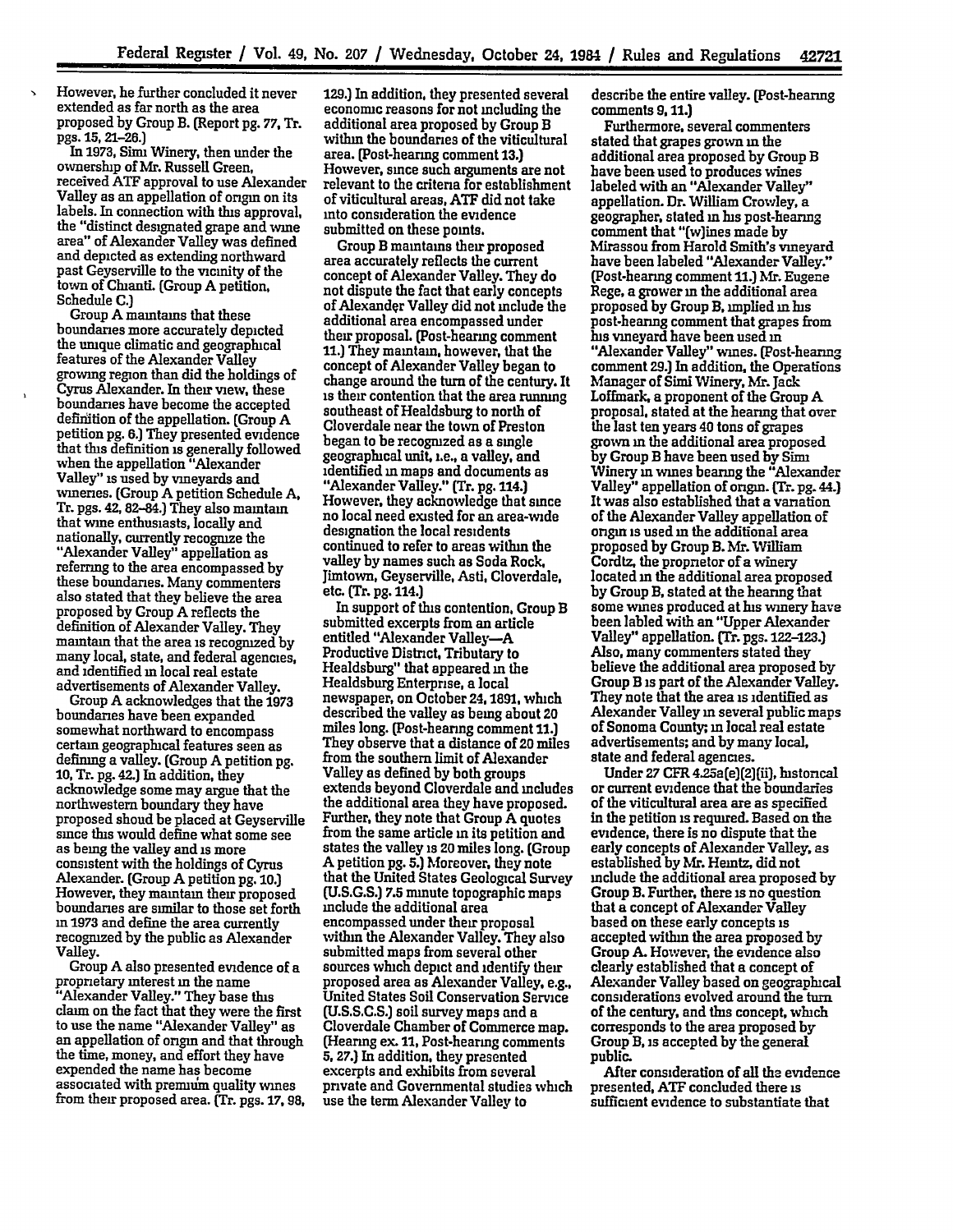the additional area proposed by Group B has been and is currently considered within the Alexander Valley **by** the general public. The fact that current non-government and Government maps, real estate advertisements, and governmental agencies include the area within the Alexander Valley is particularly persuasive. Consequently, **ATF** finds that the area mcompassed within the boundaries proposed by<br>Group B accurately reflects the grape growing region known as Alexander Valley.

Accordingly, the boundaries adopted<br>for the viticultural area are basically those proposed by Group B. However, their proposed boundaries aremodified to exclude several mountainous areas and to include an area proposed **by** a commenter. **ATF** believes the boundaries, as modified, satisfy the criteria of **27** CFR 4.25a(e)(2](ii). These modifications to the boundaries are discussed in further detail under the section.entitled *'!Boundary Modifications."*

# *C. GeographicalFeatures*

Group A contends their proposed area is distinguished bygeographical features from surrounding areas. They maintain the physical features, climate, topography, and-hydrologic features (watershed) which characterize their proposed area combine **to** produce unique growing conditions. (Group A petition pgs. 8, 10.] Moreover, they claim the additional area encompassed by the<br>Group B proposal is characterized by *geographical features which-produce* growing conditions not experienced in their proposed area. (Post-hearing comments **3, I3, 18.)**

They state the northern and southern boundaries of their proposed area are placed at points where the surrounding slopes crowd in close to the Russian River and the elevation rises, and that the boundaries correspond to geographical features defining a valley. (Group A petition pgs. 7, **8,** 10.) They maintain the "narrowings" defimng the valley separate their proposed area from surrounding areas. **(Tr.** pg. **38.)** Although acknowledging that the northwestern portion is not affected as much, they contend fog has a significant effect on the growing.conditions within the area they proposed. They maintain their proposed area experiences overall cooler temperatures than areas to the north because of the fog. (Group A petition **pg. 8.)**

Group B contends their proposed area is a generally homogeneous geographical entity characterized by relatively uniform geology, soil, climate, and elevation. They maintain these

geographical features combine to produce growing conditions which are similar throughout the proposed area. Moreover, Group B maintams that the area proposed by Group A and the additional area encompassed under their proposal are characterized by similar geographical features. In addition, they clan the areas are not distinguishable from one another on the basis of geographical features. In support of this claim, they submitted two reports prepared for them **by** Dr. Thomas Anderson and Dr. William K. Crowley, which discuss the similarity of geographical features between the proposed areas. (Group B petition, Posthearing comment 11.) Dr. Crowley also commented at the hearing in support of the-Group Bproposal. (Tr. pgs. 46-54.)

On the basis **of** geographical features, Drs. Anderson and Crowley concluded the area proposed by Group B is a single geographical unit, i.e., a valley. In their view, the distinct physical contrast between the alluvial material on the floor and the indurated rock on the surrounding uplands clearly delineates the valley.Jn addition, they contend-the "narrowing" nearAsti, which Group **A** claims defines the northern limit of Alexander Valley, does not constitute a true geologic separation. They note that the valley narrows at many points, but in no case does bedrock divide the valley-into separate geological units (valleys). In support of this contention, they presented a-geologic map, prepared **by** the State of California, Department **of** continuous deposit of alluvial material thrpaghout-the valley. In regards to elevation, they feel a change of **180** feet over 20miles is relatively inconsequential. Also, they note the majority of this elevation change, as evidenced by.U.S.G.S. **7.5** minute topographic maps, occurs in the area proposed by Group A.

Further, Drs. Anderson and Crowley state the soils in the northern and southern portions of the valley, as evidenced by **U.S.S.C.S.** soil survey -maps, primarily belong to the various series and phases comprising the soil association known as Yolo-Cortina-Pleasanton. They maintain the uniformity of distribution indicates the soils were derived from basically the same kind of alluvial parent material .and deposited under-similar geologic circumstances. **This** they contend further demonstrates that'there is a single valley.

As to climate, Drs. Anderson and Crowley acknowledge there is-an increase in the temperatures .experienced **as** one goes from the southern to thenorthern portion of the

valley. However, they contend there Is no abrupt temperature change from one part of the valley to the next. They presented evidence, based on **heat** summation data prepared **by** the Cooperative Extension, University of Califorma, that the temperature change is gradual. In addition, they concluded that fog intrusions have a minimal effect **an** growing conditions within the valley due to the fact that the breakpoint for significant amounts of fog is outside of the-valley to the south of Healdsburg. Also, they note that when fog does enter the valley it usually intrudes just to the vicinity of Geyserville. Consequently, only about two-thirds of the area proposed by Group A is affected to any degree by fog.Jn summation, Dr, Anderson and Dr. Crowley both concluded that there are no significant climatic differences between the southern and northern portions of the valley.

On the basis of geographical criteria, **ATF** finds that the area proposed **by** Group **A** and the additional area encompassed-under the Group B proposalare not distinguishable from one another. The evidence indicates the climate, soil, elevation, and physical 'features which distinguish the viticultural features in these areas are virtually the same. Although there are differences, **AFT** finds there **Is** insufficient evidence to indicate that these differences distinguish the proposed areas from one another.

Further, **ATF** concludes, based on the evidence, that the area proposed **by** Group B **is** distinguished by viticultural features from'the remaining surrounding areas. The primary geographical feature that distinguishes the viticultural features of the area is topography. The general geomorphology **of** the area corresponds to geographical features that define a valley. Except for **gaps** in the vicinity of the town of Lytton and **at** the northern and southern ends of the valley where the Russian River enters and'exits, the valley is clearly delineated by the surrounding uplands. These uplands form ranges **of** foothills which distinguish the area from the Dry Creek, Russian River, and Chalk Hill viticultural areas on the west and south. The area is distinguished from the Knights Valley viticultural area on the east and the Guenoc viticultural area on the north by the Mayacmas Mountains.

In addition, the Group B area has an average annual rainfall of **25-50** inches, 'temperature of **58-60** degrees F., and a frost-free season of 240-270 days. The Russian-River viticultural area to the south has an average annual rainfall of 25-45 inches, temperature of 54-80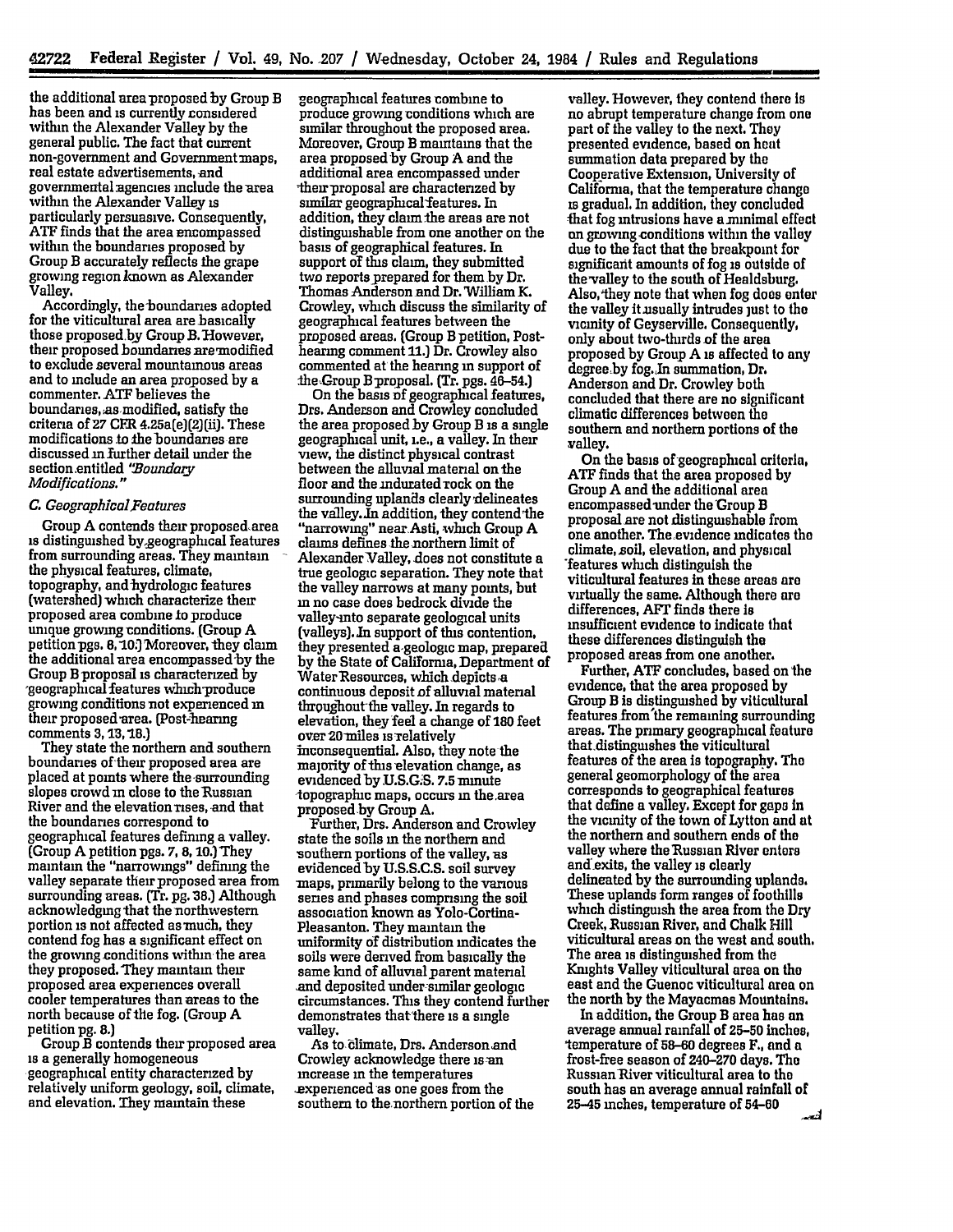degrees F., and a frost-free season of 240-260 days. Moreover, the surrounding uplands have an average annual rainfall of **30-70** inches, temperature of 54-58 degrees F., and a frost-free season of<br>230–270 days.

**Back Clevel** 

Further, temperature comparison data indicate the area is warmer than the Russian River viticultural area and cooler than the Guenoc viticultural area to the north. Under the climatic region concept developed by Amerne and Winkler, the Group B area is classified as Region **3** and the Russian River viticultural area as Region 2.

In summation, ATF finds-that the the criteria of 27 CFR 4.25a(e)(2)(iii) by encompassing an area that possesses generally homogenous viticultural features different from surrounding areas which are distinguished by geographical features.

### *D. Boundary Modifications*

The evidence indicates the mountainous areas encompassed by the eastern and northwestern boundaries proposed by Group B possess viticultural features which are distinguished by geographical features from the rest of the proposed viticultural area. These mountainous areas experience an average annual rainfall of **30-70** inches, temperature of 54-58 degrees F., and a frost-free season of **230-270** days as compared to an average annual rainfall of **25-50** inches, temperature of 54-60 degrees F., and a frost-free season of 240-260 days for the valley floor. Moreover, the mountainous areas to the east and northwest are characterized by soils primarily of the Goulding-Toomes-Guenoc and Henneke-Maymen association, respectively, while the valley floor is characterized by soils of the Yolo-Cortina-Pleasanton association.

In addition, virtually all grapes in Alexander Valley are grown on the valley floor, adjacent river terraces, and the lower slopes rising out of the valley. The **U.S.G.S. 7.5** minute topographic maps do not depicit any vineyards **in** the mountainous areas. Further, there is no evidence that the name Alexander Valley is locally and/or nationally known as referring to these mountainous areas, or that the historical or current boundaries of Alexander Valley have ever included these areas.

Based on the evidence, **ATF** concludes that the eastern and northwestern boundaries proposed **by** Group B encompass mountainous areas which lie outside the actual geographical and viticultural limits of Alexander Valley. Accordingly, the viticultural area boundaries proposed by Group B are

modified to exclude these mountainous areas.

In addition, **ATF** received tvo proposals (hereinafter referred to as "BA#1" and "BA#2") from commenters to include within the boundaries of the viticultural area two additional areas not part of the proposals of either Group **A** or Group B. (Ltr. dtd. **7/21/83,** Posthearing comments 28,43.) The commenter **m** BA#1 petitioned for the inclusion of an area south of the town of Lytton along **U.S.** Highway 101. In BA#2, two commenters jointly petitioned for the inclusion of an area northeast of Healdsburg along the Russian River.

The commenters contend **the** proposed areas are within the Alexander Valley grape growing region. In support of this contention, they presented evidence that the viticultural features are similar. Moreover, they submitted evidence, consisting of wine labels, that grapes grown within their proposed areas have been marketed and used to produce wines labeled with an "Alexander Valley" appellation of origin. In addition, they contend the proposed areas have historically been considered a part of the Alexander Valley.

The evidence presented by the commenters, as well as evidence presented in the petitions and comments, indicate the following with respect to the proposed areas and the area proposed by Group B. The U.S.S.C.S. soil survey maps for Sonoma County show that Yolo-Cortina-Pleasanton, a soil type more or less uniformly distributed throughout the Group B area, is the primary soil type found **in** both proposed areas. Based on data prepared by the Cooperative Extension, University of California, the area proposed in BA#1 appears to exhibit climatic conditions sunilar to those found **in** the Group B area. Further, this data indicates the area<br>proposed in BA#2 experiences slightly lower temperatures and higher amounts of fog than the Group B **area.** The evidence also indicates that the area proposed **in** BA#1 is generally considered by most persons as being historically associated with the Alexander Valley. (Attachments to Ltr. dtd. **7/21/82.)** The BA#2 proposed area is depicted on U.S.G.S. **7.5** minute topographic maps as being generally separated from the Group B area by a line of foothills ranging from 450 feet to nearly **800** feet in elevation. Moreover, It is identified as "Digger Bend" rather than Alexander Valley on these maps. In addition, the evidence indicates that the BA#2 area is generally considered as being outside the geographical and

viticultural limits of Alexander Valley. (Tr. pgs. **76, 84,100,130.]**

**ATF** finds that the evidence indicates the climate, soil, physical features distinguishing the viticultural features of the BA#1 area and the area proposed **by** Group B are similar. Moreover, it indicates the area proposed in  $BA#1$  has historically been and is currently considered within the Alexander Valley. However, the evidence does not **in** our view substantiate these findings with respect to the area proposed in BA#2. Consequently, based on the evidence, **ATF** finds that the boundaries of the Alexander Valley grape growing region include the area proposed **in** BA#1 and not the area proposed **in** BA#2. Accordingly, the viticultural area boundaries proposed by Group B are modified to encompass the BA#1 area.

# **IV.** Additional Information

#### *A. Miscellaneous*

**ATF** does not wish to give the impression by approving the Alexander Valley viticultural area that it is approving or endorsing the quality of the wines from the area. ATF is approving this area as being distinct and not better than other areas. By approving the area, wine producers are allowed to claim a distinction on labels and in advertisements as to the origin of the grapes. Any commercial advantage gained can only be substantiated **by** consumer acceptance of Alexander Valley wines.

# *B. RegulatozyFlexibiityAct*

The notice of proposed rulemaking which resulted **in** this final rule contained a certification under the provisions of section **3** of the Regulatory Flexibility Act **(5 U.S.C. 605(b)),** that **If** promulgated as a final rule, it would not have a significant impact on a substantial number of small entities. Therefore, the requirement contained **in** the Regulatory Flexibility Act **(5 U.S.C. 603,** 604) for a final regulatory flexibility analysis does not apply to this final rule.

#### *C. Executive Order 12291*

It has been determined that this final rule is not a "major rule" within the meaning of section **1(b)** of Executive Order 12291 issued February **17,1981 (46** FR **13193].** because it will not have an annual **ffect** on the economy of \$100 million or more; it will not result in a major increase in costs or prices for consumers, individual industries, or Federal, State, or local government agencies, or geographic regions; and it will not have a significant adverse effect on competition, employment. investment, productivity, innovation, or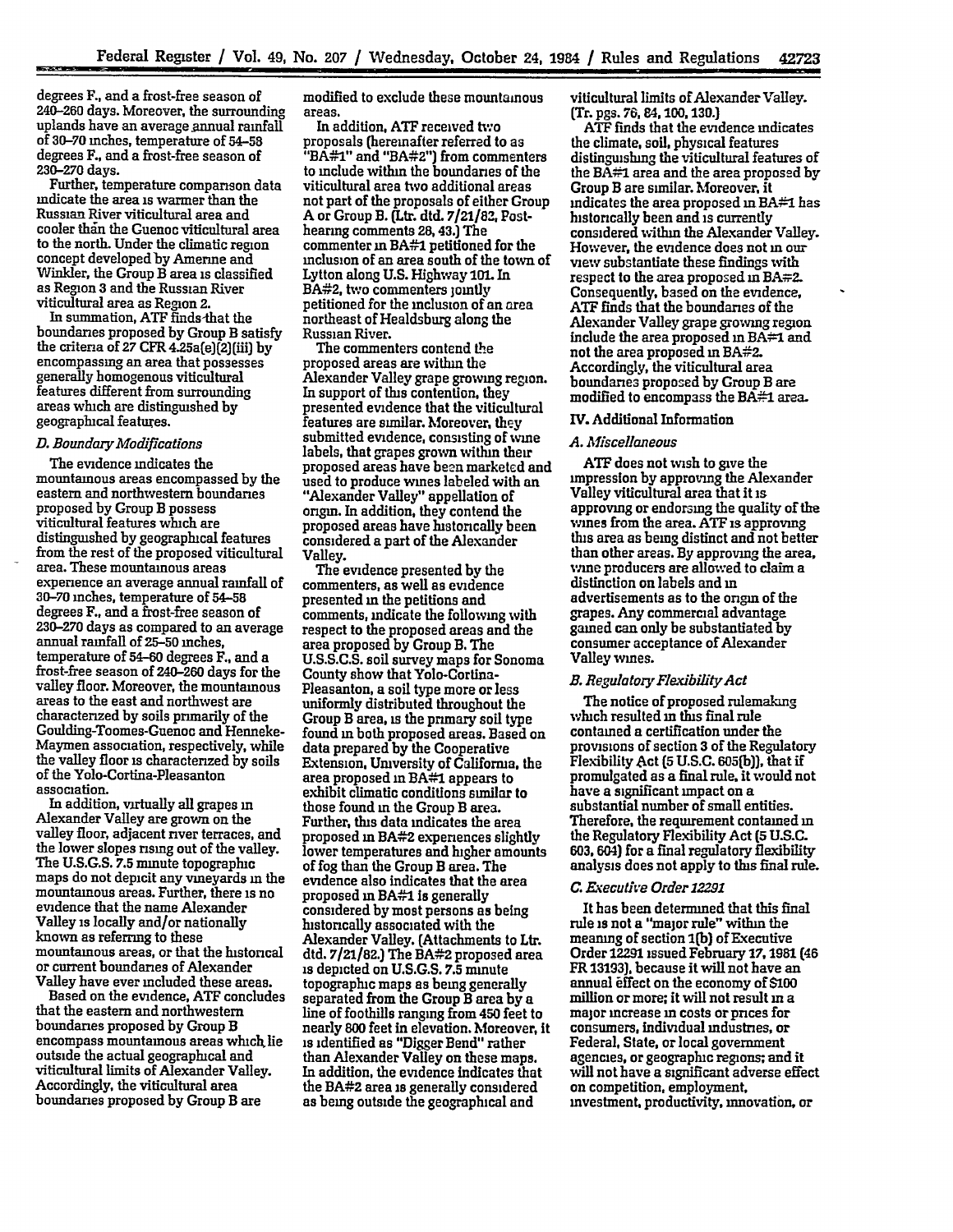on the ability of United States-based enterprises to compete with foreignbased enterprises **in** domestic or foreign markets.

# *D. List of Subjects in 27 CFR Part 9*

Administrative practices and procedures, Consumer protection, Viticultural areas, and Wine.

# *E. Paperwork Reduction Act*

The provisions of the Paperwork Reduction Act of **1980,** Pub. L. 96-511, 44 U.S.C. Chapter **35,** and its implementing regulations, **5** CFR Part **1320,** do not apply to this final rule because no requirement to collect information is imposed.

# *F Drafting Information*

The principal author of this final rule is Jim Whitley, Regulations and Procedures Division, Bureau of Alcohol, Tobacco and Firearms.

#### V Authority and Issuance

Accordingly, under the authority contained **in 27 U.S.C. 205,** the Director is amending **27** CFR Part **9** as follows:

## **PART 9-AMERICAN VITICULTURAL AREAS**

Paragraph **1.** In the table of sections for **27** CFR Part **9,** § **9.53** is added to read as follows:  $\bullet$ 

**Subpart C-Approved American Viticultural**

**Areas 9.53** Alexander Valley.

Par. 2. Section **9.53** is added to Subpart **C** of **27** CFR Part **9** to read as follows:

### **Subpart C-Approved** American **Viticultural Areas**

# **§ 9.53 Alexander Valley.**

*(a) Name.* The name of the viticultural area described in this section is "Alexander Valley."

*(b) Approved maps.* The appropriate maps for determining the boundaries of the Alexander Valley viticultural area are seven **U.S.G.S.** maps entitled:

**(1)** "Mark West Springs Quadrangle, California," **7.5** minute series, **1958;** (2) "Mount St. Helena Quadrangle,

California," **7.5** minute series, **1959;**

**(3)** "Jimtown Quadrangle, California-Sonoma County," **7.5** minute series, **1955** (Photorevised **1975);**

(4) "Geyserville Quadrangle, California-Sonoma County," **7.5** minute series, **1955** (Photorevised **1975);**

**(5)** "Healdsburg Quadrangle, Califorma-Sonoma County," **7.5** minute series, **1955;**

(6) "Asti Quadrangle, California," **7.5** minute series, **1959** (Photorevised **1978);** and

**(7)** "Cloverdale Quadrangle, California," **7.5** minute series, 1960.

*(c) Boundaries.* The Alexander Valley viticultural area is located **in** northeastern Sonoma County, California. From the beginmng point at the northeast comer of Section **32,** Townslup 12 North (T. **12-N.),** Range **10** West (R. **10** W.), on the Asti Quadrangle map, the boundary runs-

**(1)** West along the north line of Sections **32** and **31,** T. 12 **N.,** R. **10** W., and Sections **36, 35,** and 34, T. 12 **N.,** R. **11** W., to the northwest corner of Section 34, on the Cloverdale Quadrangle map;

(2) Then south along the west line of Section 34 to the southwest comer - thereof;

**(3)** Then southeasterly 11,750 feet in a straight line to the point on a peak identified as having an elevation of **822** feet;

(4) Then south-southeasterly 17,400 feet in a straight line to the southeast comer of Section 24, T. 11 **N.,** R. **11** W.,

**(5)** Then south-southeasterly 12,200 feet **in** a straight line to the point at **38** degrees 45 minutes/123 degrees 00 minutes in Section **5,** T. **10 N.,** R. **10** W.,

**(6)** Then easterly in a straight line along latitude **38** degrees 45 minutes to the point of intersection with the east line of Section 4, T. **10 N.,** R. **10** W., on the Geyserville Quadrangle map;

**(7)** Then southeasterly **5,850** feet in a straight line to the southwest corner of Section **3,** T. **10** N., R. **10** W.,

**(8)** Then southerly along the west line of Section **10,** T. **10 N.,** R. **10** W.,

**(9)** Then S. 74 degrees, **E. 2,800** feet in **a** straight line to the northeasterly tip of **a** small lake;

**(10)** Then N. **57** degrees, **E. 2,300** feet **in** a straight line to the southeast corner of Section **10,** T. 10 **N.,** R. **10** W.,

(11) Then **S.** 16 degrees, **E. 1,800** feet **in** a straight line to the point on a peak identified as having an elevation of 664 feet;

(12) Then **S. 55** degrees, **E. 7,900** feet in a straight line to the most northerly poit on the northeasterly line of "Olive Hill" Cemetery, lying on the easterly side of a light-duty road identified as Canyon Road;

**(13)** Then southeasterly along the northeasterly line of "Olive Hill" cemetery to most easterly point thereon;

(14) Then southerly **3,000** feet along the meanders of the west fork of Wood Creek to the point lying 400 feet north of the point on a peak identified as having an elevation of **781** feet;

**(15)** Then southerly 400 feet in **a** straight line to the point on a peak identified as having an elevation of **781** feet;

**(16)** Then **S. 50** degrees, **E.** 15,200 feet **m** a straight line to the point lying at the intersection of Lytton Creek with the township line common to T. **9 N** and T. **ION.** m R. 9W.,

**(17)** Then southerly along the meanders of Lytton Creek to the point of intersection with a light-duty road identified as Lytton Springs Road in T. **9 N.,** R. **9** W.,

**(18)** Then easterly alongLytton Springs Road to the point of intersection with a heavy-duty road identified as **U.S.** Highway **101** (a.k.a. Redwood Highway), on the Jimtown Quadrangle map;

**(19)** Then southerly along **U.S.** Highway **101** to the poit of intersection with an unnamed light-duty road (known locally as Chiquita Road), on the Geyserville Quadrangle map;

(20) Then easterly along the unnamed light-duty road to the point of intersection with an unnamed heavyduty road (knowh locally as Healdsburg Avenue), on the Jimtown Quadrangle map;

(21) Then north-northeasterly along the unnamed heavy-duty road to the point of intersection with Lytton Road and a medium-duty road identified as Alexander,Valley Road;

(22) Then east-northeasterly **3,600 feet in** a straight line to the point on a peak identified as having an elevation of 447 feet;

**(23)** Then easterly **5,575** feet to the point on a peak identified as having an elevation of **530** feet;

(24) Then east-southeasterly **3,950** fet **in** a straight line to the point on a peak identified as having an elevation of **510** feet;

**(25)** Then southeasterly 4,950 feet in a straight line to the point on a peak identified as having an elevation of **690** feet;

**(26)** Then southeasterly **6,500 feet** In a straight line to the point lying at **38** degrees **37** mmutes/122 degrees 47 minutes **15** seconds, the intersection of the range line common to R. **9** W. and R. **8** W. **m** T. **9 N.** and latitude **38** degrees **37** minutes **30** seconds;

**(27)** Then south-southeasterly **7,875** feet in a straight line to the confluence of Brooks Creek with the **Russian** River **in** T. **9 N.,** R. **8** W., on the Healdsburg Quadrangle map;

(28) Then east-southeasterly 2,400 **foot in** a straight line to the top of a peak identified as Chalk Hill;